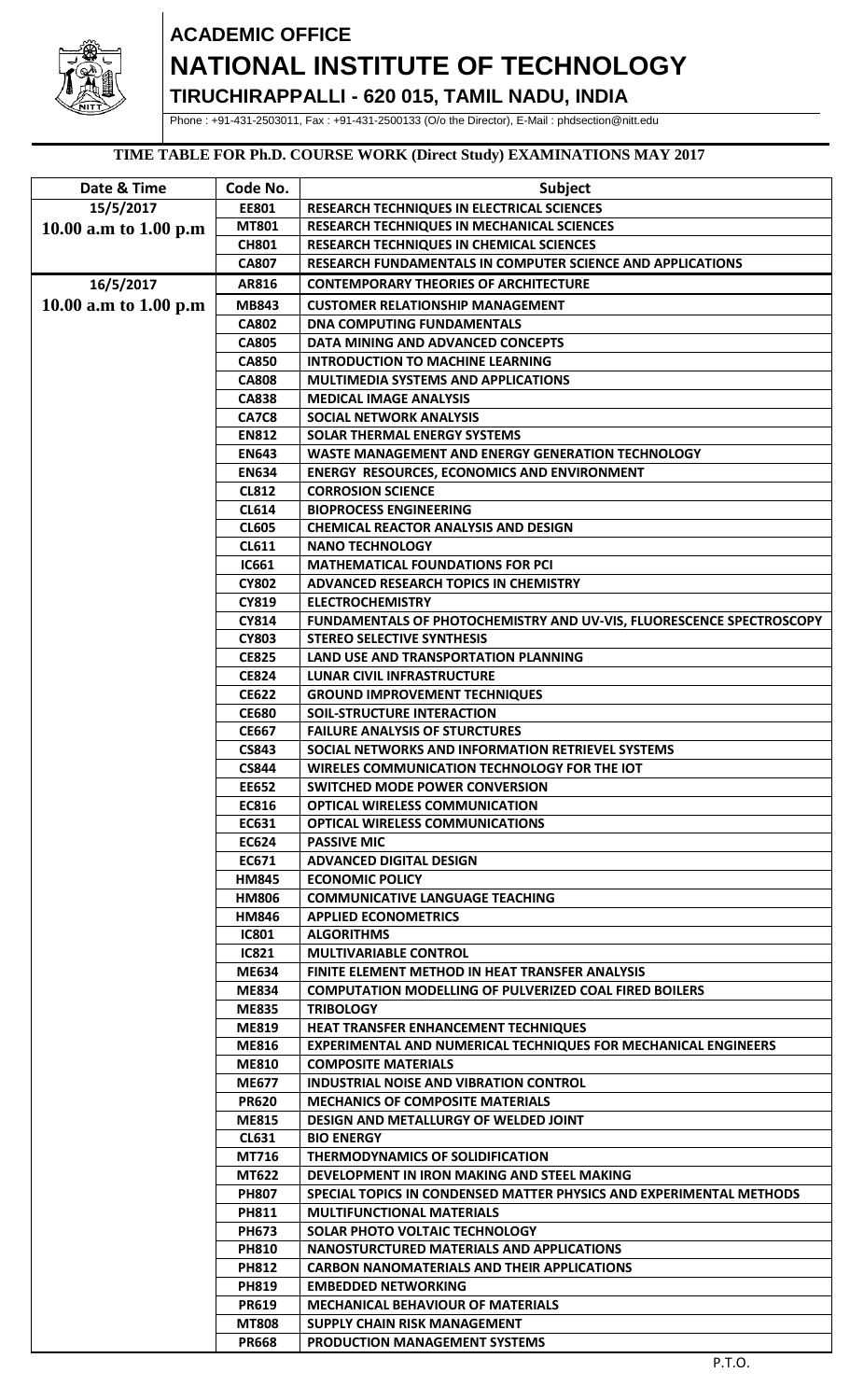| Date & Time           | Code          | Subject                                                                |
|-----------------------|---------------|------------------------------------------------------------------------|
|                       | No.           |                                                                        |
| 17/5/2017             | AR817         | <b>SPACE PLACE AND SOCIETY</b>                                         |
| 10.00 a.m to 1.00 p.m | MT617         | <b>SURFACE ENGINEERING (SUPPL.)</b>                                    |
|                       | <b>EN620</b>  | <b>ENERGY EFFICIENT BUILDINGS</b>                                      |
|                       | <b>CL811</b>  | <b>MATERIAL SCIENCE</b>                                                |
|                       | <b>CL801</b>  | MEMBRANE SEPARATIONS TECHNOLOGY PRINCIPLES AND APPLICATIONS            |
|                       | <b>CY820</b>  | <b>HOMOGENEOUS CATALYSIS</b>                                           |
|                       | <b>CH627</b>  | <b>ENVIRONMENTAL CHEMISTRY</b>                                         |
|                       | <b>CE681</b>  | ADVANCED CONCRETE TECHNOLOGY                                           |
|                       | EE651         | <b>POWER CONVERTERS</b>                                                |
|                       | <b>EC829</b>  | <b>MIMO - OFDM SYSTEMS</b>                                             |
|                       | <b>HM816</b>  | <b>INTERNATIONAL BUSINESS</b>                                          |
|                       | <b>HM802</b>  | <b>PSYCHOLINGUISTICS</b>                                               |
|                       | <b>HM847</b>  | DATA MINING AND BIG DATA ANALYTICS                                     |
|                       | <b>IC819</b>  | <b>BASICS OF THEORETICAL COMPUTER SCIENCE FOR CONTROL APPLICATIONS</b> |
|                       | <b>ME685</b>  | <b>SAFETY IN POWDER HANDLING</b>                                       |
|                       | <b>ME836</b>  | <b>TWO PHASE FLOW AND HEAT TRANSFER</b>                                |
|                       | <b>ME601</b>  | FUELS, COMBUSTION AND EMISSION CONTROL (SUPPL.)                        |
|                       | MT611         | PHYSICAL METALLURGY (SUPPL.)                                           |
|                       | MT665         | PARTICULATE TECHNOLCOGY                                                |
|                       | <b>PR614</b>  | <b>INDUSTRIAL WELDING APPLICATIONS</b>                                 |
| 18/5/2017             | EE641         | DIGITAL SIMULATION OF POWER ELECTRONIC SYSTEMS                         |
| 10.00 a.m to 1.00 p.m | <b>MT703A</b> | <b>INDUSTRIAL TRIBOLOGY (SUPPL.)</b>                                   |
|                       | <b>CY808</b>  | PRINCIPLES AND APPLICATIONS OF ANALYTICAL CHEMISTRY                    |
|                       | MT618         | TESTING, INSPECTION AND CHARACTERIZATION (SUPPL)                       |
|                       | <b>CY805</b>  | PRINCIPLES AND APPLICATIONS OF CO-ORDINATION CHEMISTRY                 |
| 19/5/2017             | <b>CH629</b>  | <b>INORGANIC RINGS CAGES AND CLUSTERS</b>                              |
| 10.00 a.m to 1.00 p.m | <b>CE682</b>  | <b>SPECIAL CONCRETE</b>                                                |
|                       | <b>EC605</b>  | <b>MICROWAVE CIRCUITS</b>                                              |

Venue : Lecture Hall<br>
Date : 8/5/2017

**Associate Dean (MS/Ph.D.)**

To All HODs cc: Departmental Notice Boards